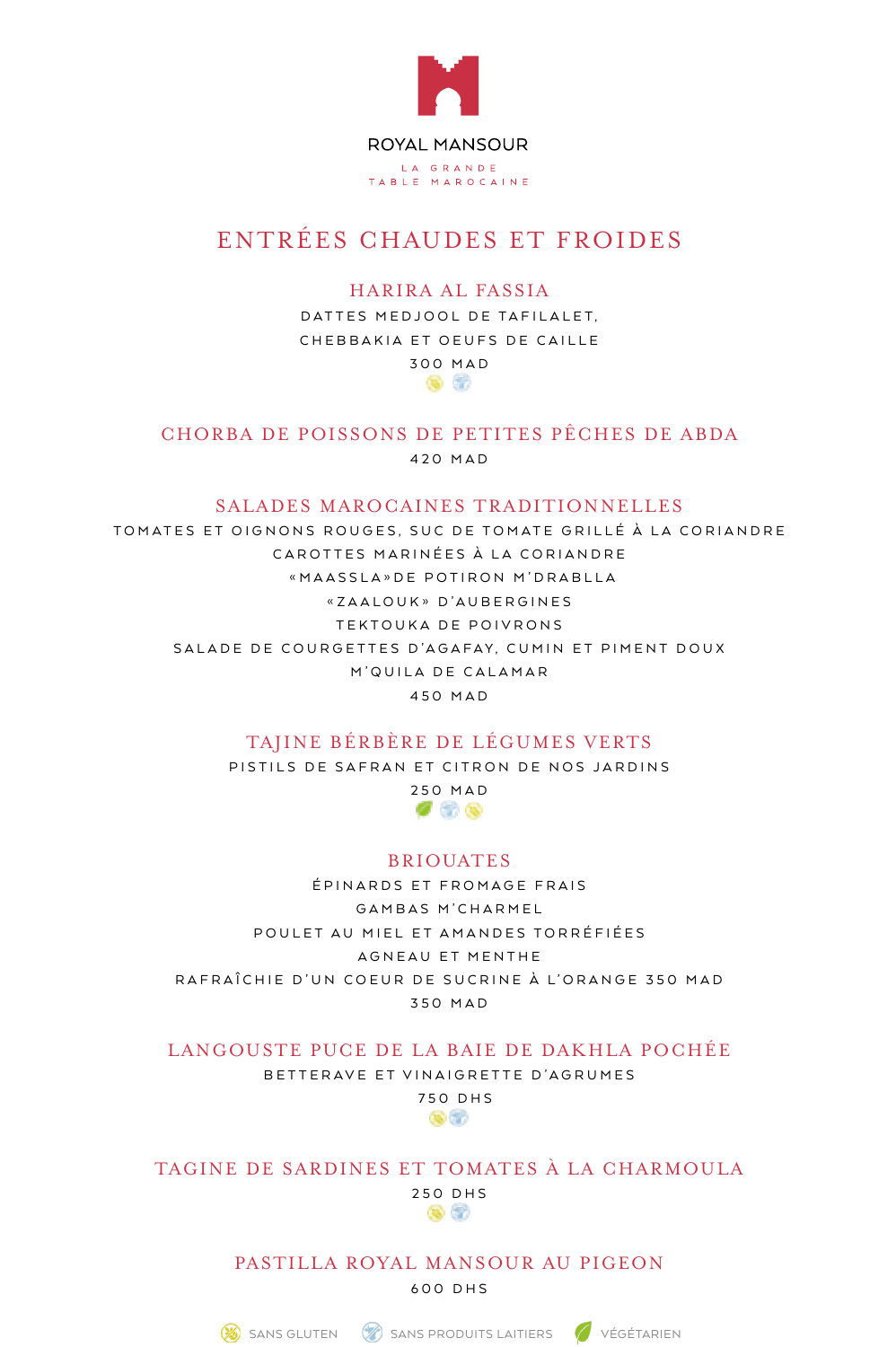

# CRUSTACÉS ET POISSONS

## CHOWAYA DE FRUITS DE MER ROYAL MANSOUR

HOMARD, LANGOUSTE, CREVETTES ROYALES, SEICHE DE LA BAIE DE DAKHLA

TAJINE DE COQUILLAGES À LA TOMATE

« POUR DEUX PERSONNES » 3900 MAD

## PASTILLA AUX FRUITS DE MER

SALADE DE PERSIL ET CITRON 1500 MAD

#### COUSCOUS AUX CREVETTES ROYALES SEMOULE PARFUMÉE À LA VERVEINE 1200 DHS

# HOMARD BLEU DES GÔTES DE DOUKKALA EN CHERMOULA

BARKOUKCHE ET ÉPINARDS EN TAJINE 1250 MAD

# TANGIA DE DAURADE ROYALE AUX OLIVES MAUVES EXTRACTION DE CÉLERI ET POMMES DE TERRE SAFRANÉE 500 DHS

ෛ

# M'BAKHAR DE TURBOT ET D'ARAIGNÉE DE MER

MITONNÉE DE LÉGUMES SAFRANÉS

750 DHS 88 G



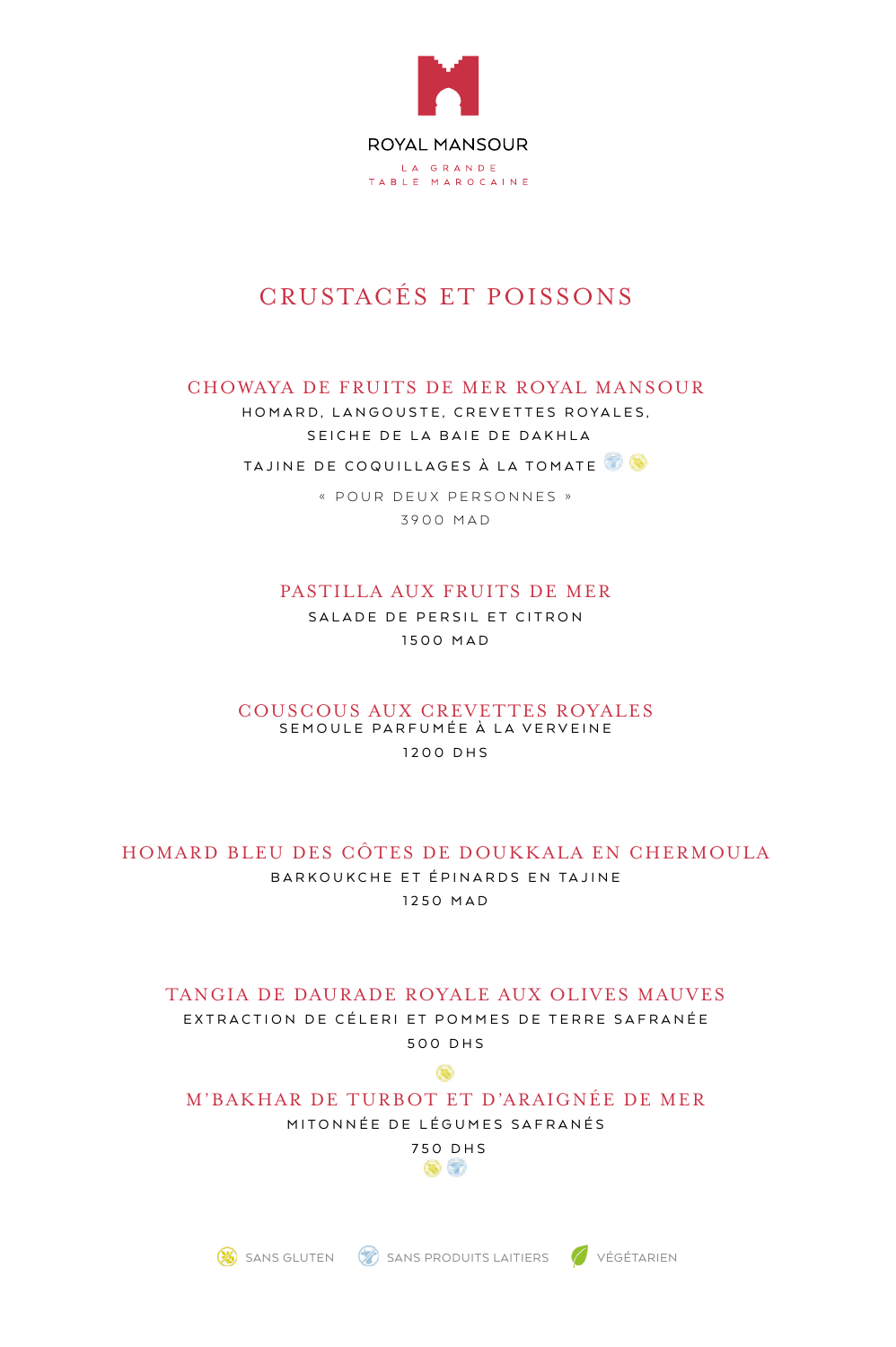

# **VOLAILLES ET VIANDES**

### COUSCOUS DE BLÉ COMPLET AUX LÉGUMES 400 MAD 8 Q

### TAJINE DE POULET AU CITRON CONFIT ET OLIVES DU SOUSS 500 DHS 30 Q

## PIGEON SERVI COMME UN TRID

LA CUISSE EFFILOCHÉE ET LE BLANC JUSTE POÊLÉ 850 DHS

## ÉPAULE D'AGNEAU EN «MECHOUI»

COUSCOUS DE BLÉ DUR AUX SEPT LÉGUMES

« POUR DEUX PERSONNES » 1200 MAD

#### TAJINE D'AGNEAU

«SLAOUI» ET POIVRONS CONFITS À LA FLEUR DE THYM 500 MAD

#### TAJINE DE JARRET DE BOEUF

CÉLERI RAVE ET CONCASSÉE D'OLIVES ROUGES EN PERSILLADE



### COUSCOUS COMPLET AU BOEUF ET SEPT LÉGUMES 500 MAD S.

SANS GLUTEN CONSERVATION SANS PRODUITS LAITIERS CONSERVATION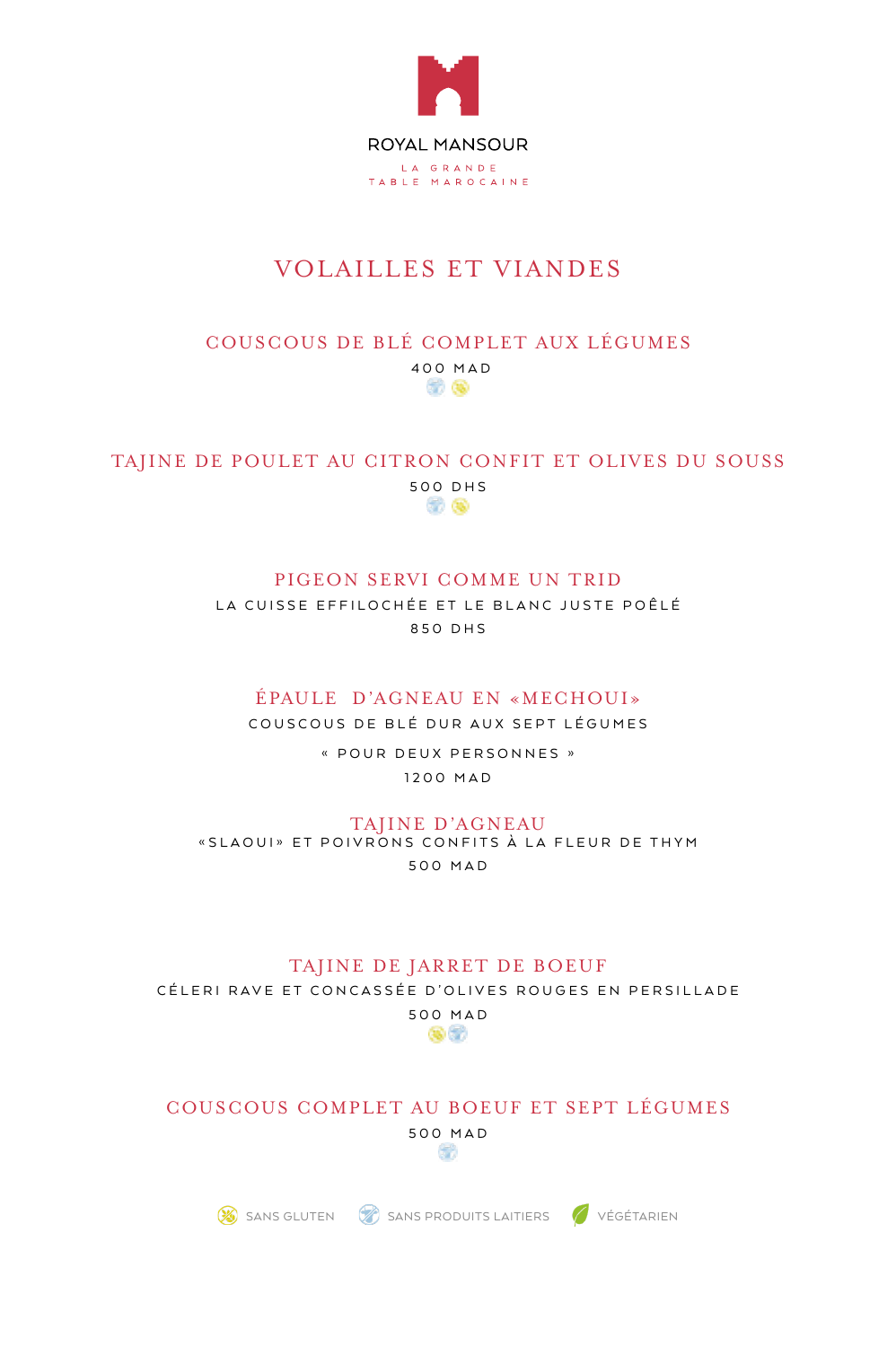

# DOUCEURS

## PERLES D'ORANGE ROYAL MANSOUR SORBET DE ROSE ET PÉTALES CRISTALISÉES 250 DHS

37 Q

## PASTILLA À LA CRÈME DE LAIT

FRUITS SECS CARAMELISÉS 250 DHS

## FUSEAU À L'HUILE D'ARGAN,

CHEBBAKIA ET SORBET DE CLÉMENTINE SAFRANÉ 250 DHS

# TAGINE DE FRAISES

SORBET DE ROSE ET PÉTALES CRISTALISÉES  $\circledcirc$ 

#### 250 DHS

SORBET CHOCOLATÉ AU MIEL DE CÈDRE ÉMULSION DE SÉSAME GRILLÉ 250 MAD